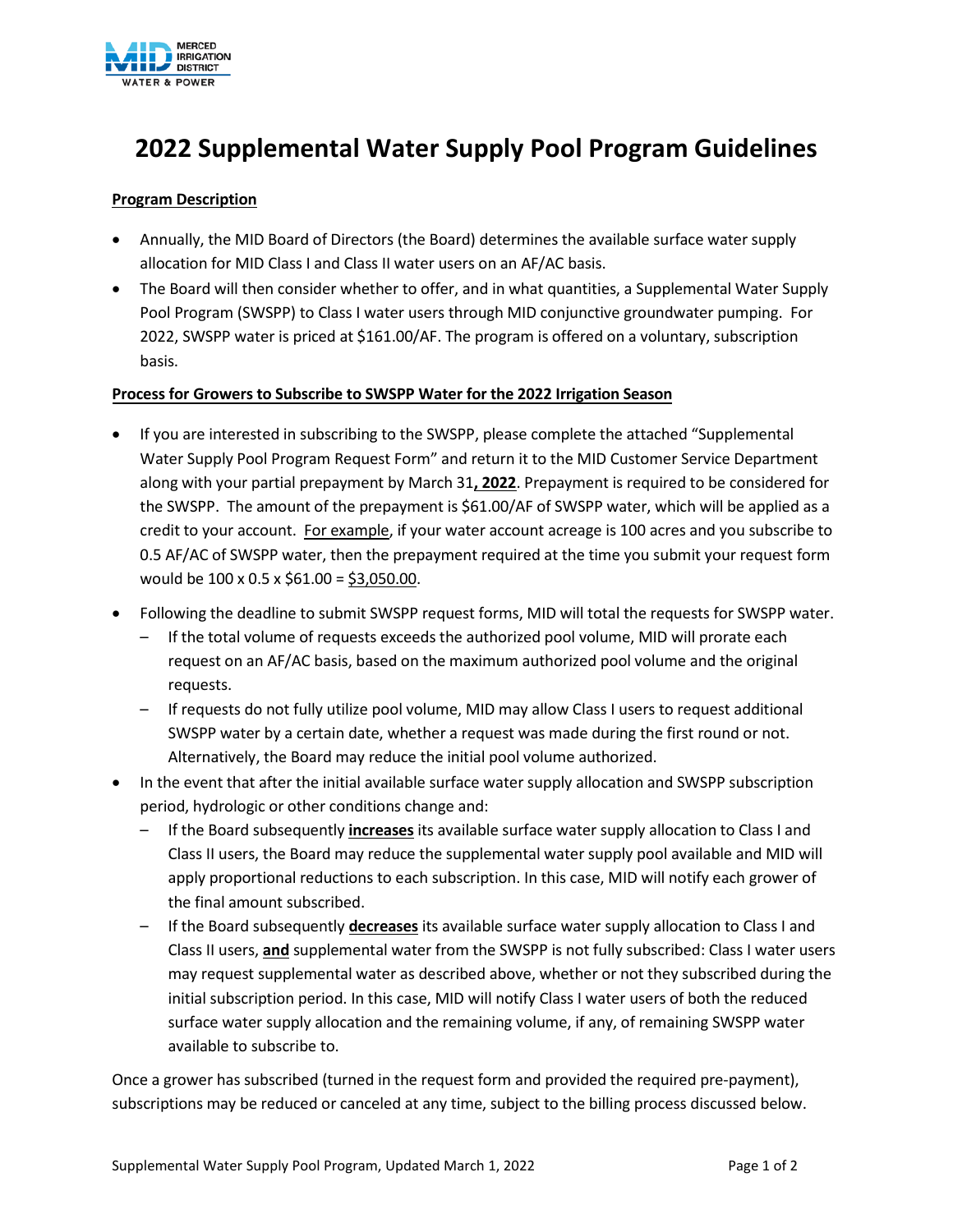

#### **Allocations and Delivery**

- Once you subscribe to SWSPP water, this "allocation" will be added to your surface water allocation total for the 2022 irrigation season.
- From this point forward, you will have a total allocation consisting of both the initial allocation of available surface water supplies **and** the supplemental water subscribed to. For example, if the initial allocation from surface water supplies is 1.1 AF/AC and you subscribed to 0.5 AF/AC of supplemental water, your total allocation for the season will be 1.6 AF/AC. In this example, your account will be managed (from an allocation standpoint) to the 1.6 AF/AC allocation, and you will be billed monthly on a proportional basis (proportion of surface water allocation and SWSPP allocation).

#### **Billing**

- Billing will be calculated proportionally, based on the surface water and SWSPP allocations. For example:
	- If the surface water allocation is 1.1 AF/AC and you subscribe to 0.5 AF/AC of SWSPP water, your total season allocation is 1.6 AF/AC.
	- If MID delivered 10 AF to your water account during the month, you will be charged for both the surface water allocation and the SWSPP allocation on a proportional basis as follows:
		- Surface water allocation: Assuming an in-District water rate of \$100.00/AF, this is calculated as follows:  $10 \times (1.1 \div 1.6) \times \frac{100.00}{100.00} = $687.50$ .
		- SWSPP water allocation: Based on \$161.00/AF, this is calculated as follows:  $10 \times (0.5 \div 1.6)$  $x$  \$161.00 = \$503.13.
- If a grower reduces or cancels a subscription:
	- You will be charged for any SWSPP water delivered to your water account for the remainder of the month. For example, if you reduce or cancel your subscription in the middle of the month and have an irrigation event scheduled prior to the  $1<sup>st</sup>$  of the following month, you will be charged on a proportional basis (proportion of surface water allocation and SWSPP allocation) for that irrigation event(s) based on your original subscription, as described above.
	- However, beginning the first of the month following your cancellation, any water delivered to your farm will be billed taking into account the changed or canceled subscription to SWSPP water.
- End of Season True-Up
	- If at the end of the season, taking into account subscription cancellations and reductions, there is remaining, unused subscriptions associated with your account, you will be billed for the pumping costs associated with the remaining, unused subscriptions (i.e., \$61.00/AF).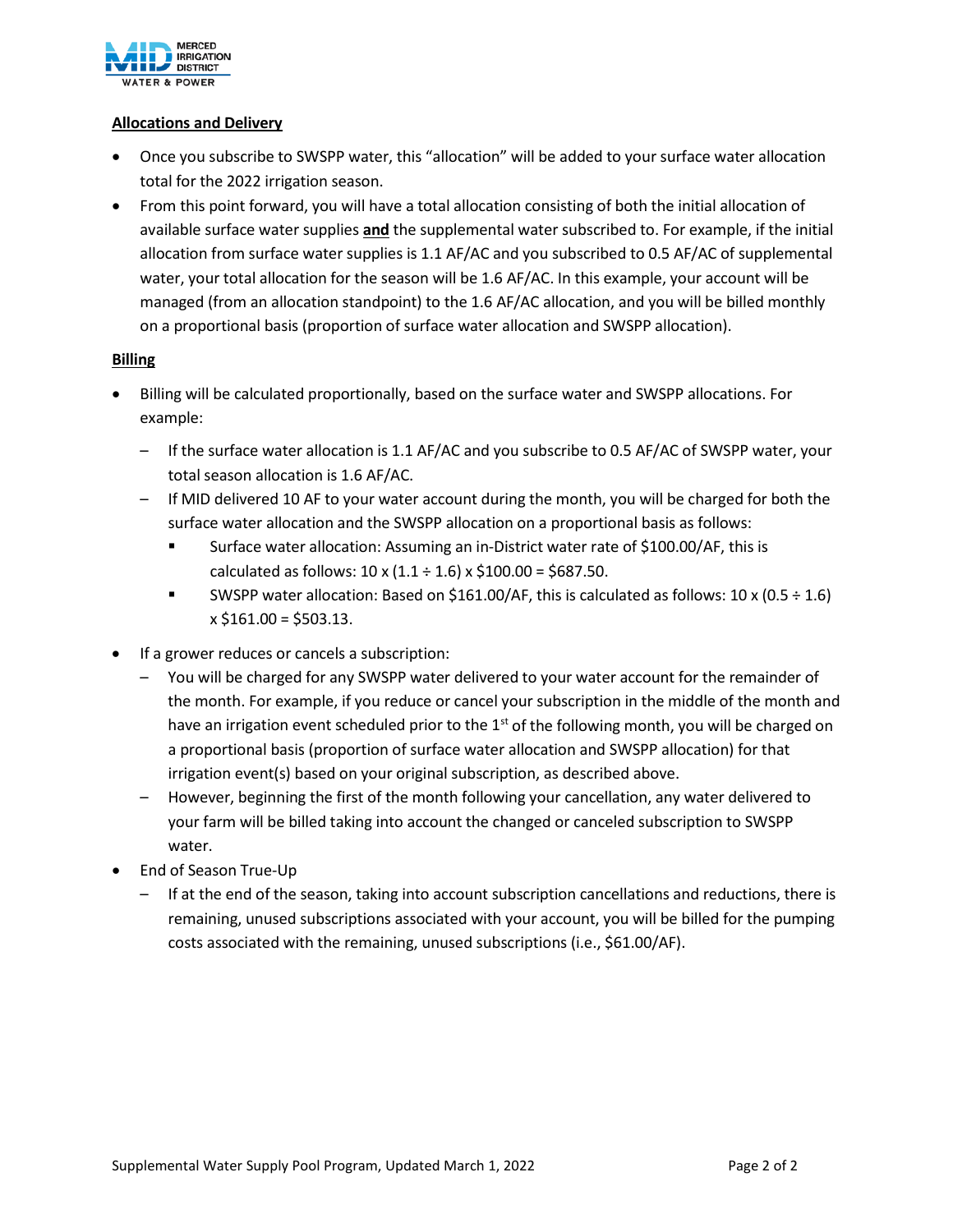

# **Supplemental Water Supply Pool Program Request Form**

Owner/Tenant's Name:

Customer ID:

If you are interested in voluntarily purchasing water from the Supplemental Water Supply Pool Program ("SWSPP") in 2022, please complete this Application/Request Form and return it to MID Customer Service, along with the your required prepayment. Applications and prepayment must be received prior to March 31, 2022. If your form and prepayment are not received by this date, your request will not be considered. Water provided by the SWSPP is water made available by conjunctive groundwater pumping.

### **Applicant's signature confirms and acknowledges that:**

- 1. Applicant is requesting to voluntarily subscribe to irrigation water in accordance with the guidelines of the SWSPP.
- 2. SWSPP water will be charged, and Applicant agrees to pay, the MID Board of Directors adopted price for SWSPP water of \$161 per acre-foot.
- 3. Prepayment is required for participation in the SWSPP. The amount of the prepayment is \$61 per acre-foot of SWSPP water subscribed to, which will be applied as a credit to your account.
- 4. Applicant has read the 2022 SWSPP Description and the 2022 Water Management Implementation Plan, which both include guidelines associated with the SWSPP.

Applicant's Signature **Date** Date **Date** 

 $\overline{a}$ 

Approved/Denied

Deputy General Manager, Water Resources/Date

Attached to the back of this form is a worksheet intended to assist in determining the Supplemental Water request and prepayment estimate.